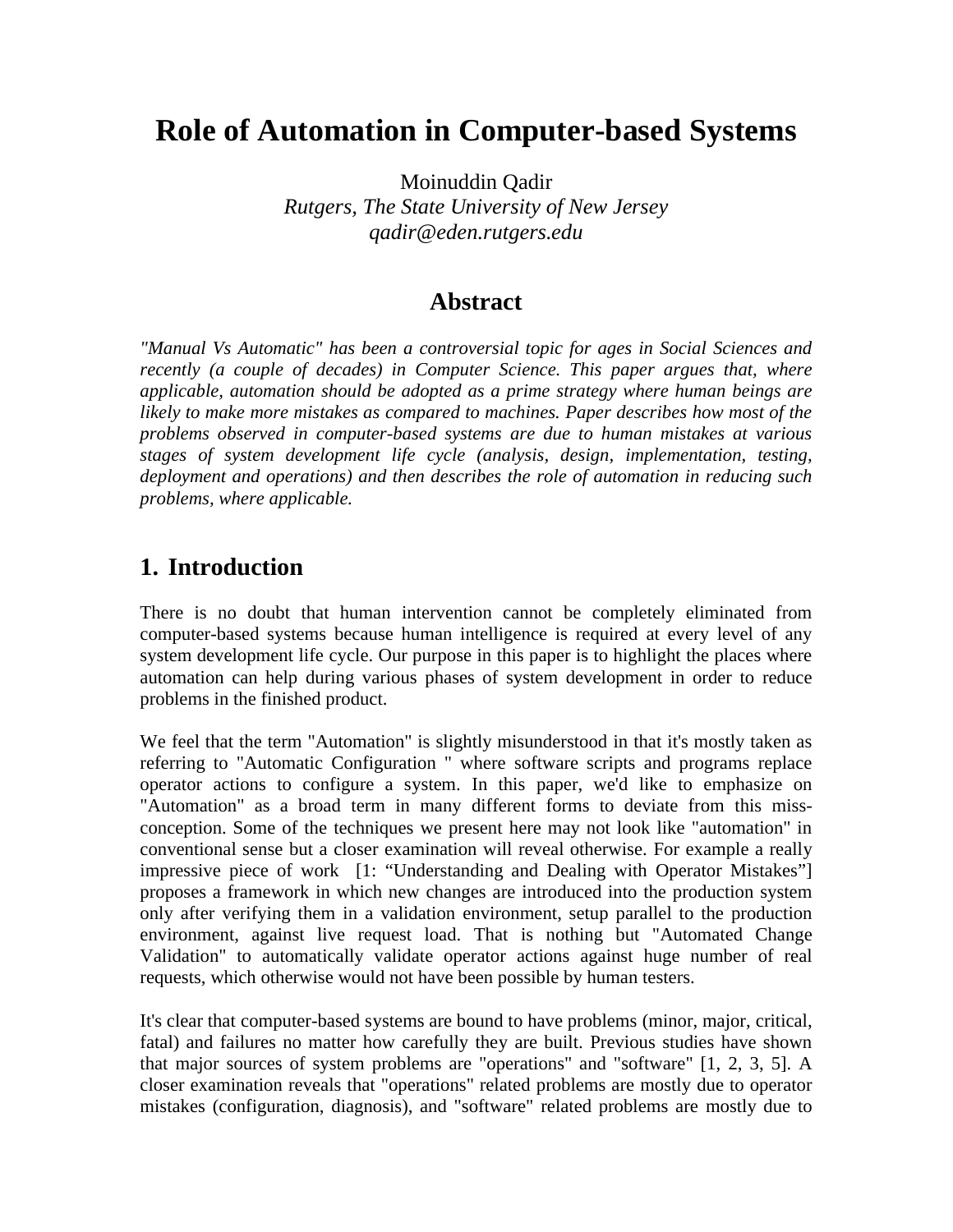mistakes made by developers (in implementation and unit testing), designers (in design), testers (in feature testing and load testing) and analysts (in analysis and requirements specification). Thus most of the system problems can be attributed to human errors in carrying out well understood, well defined procedures during various phases of system development life cycle.

It can be observed that human beings are better at unconventional, non-mechanical and otherwise innovative tasks but once an idea has been well understood to the point where it can be translated into a list of mechanical steps, it can be performed more efficiently by machines. Human beings are bound to make mistakes while carrying out a long list of boring, iterative, mechanical steps over and over again, or for example, sitting for hours and comparing thousands of request/response pairs, or staring at multiple terminals displaying hundreds of performance statistics hopping to catch an abnormality, while machines are very good at such tasks. For example how efficiently can we calculate  $2.7^{\circ}5.4$  x 4.5 $^{\circ}3.1$  by hand? And what are the chances of us making a mistake in this task as compared to a simple calculator? Moral of the story - "Never send a man for a machine's job".

## 1.1. Assumptions

For illustration purpose, throughout the paper, we are assuming a general "System Development Life Cycle" (referred to as SDLC from this point on) having analysis, design, implementation, testing, deployment and operations phases. In practice various specific SDLC methodologies may be used (for example Fountain, Spiral and Rapid Application Development [4]) but that really doesn't have any significant effect on our discussion here since in general all systems go through most of these phases in one order or the other [4], and thus problem sources and proposed automation techniques described here remain essentially the same.

Throughout the paper we are assuming separate roles for analyst, designer, developer, tester and operator. In practice one or more persons could be responsible for more than one such roles but that really doesn't have any impact on our discussion here.

The word "problem" in this paper is intended to include all (minor, major, critical, fatal) problems and failures in a computer-based system in the production environment.

## 1.2. Paper Organization

Rest of the paper has following organization: Section 2 surveys existing work on automation. Section 3 lists typical sources of problems in computer-based systems. Section 4 proposes some automation techniques to reduce the problem sources mentioned in section 3. Section 5 suggests future direction. Section 6 tries to respond to common objections against automation. Section 7 concludes the paper.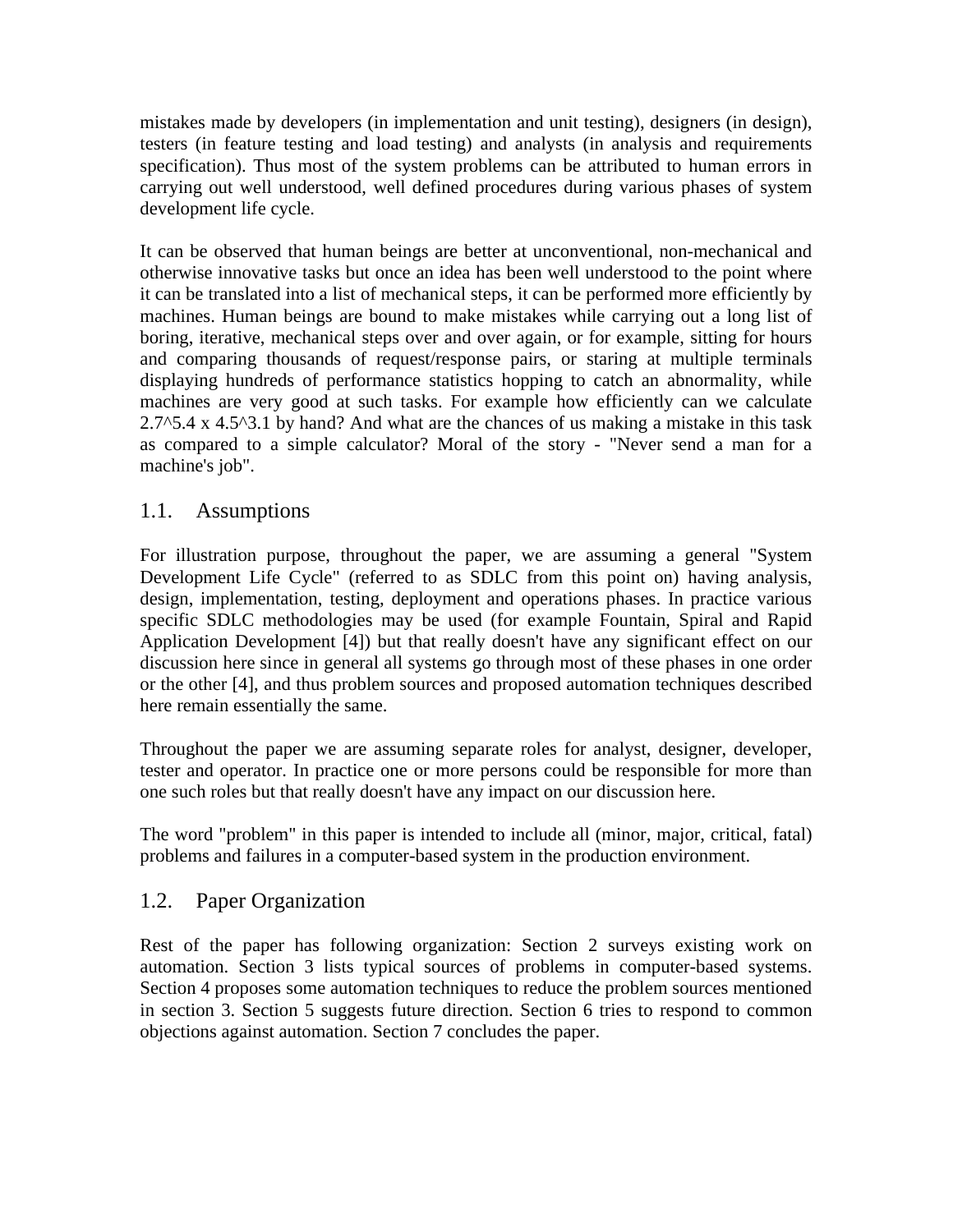## **2. Existing Work**

[1: "Understanding and Dealing with Operator Mistakes"] Describes a framework to validate operator actions in a proxy replica system before exposing the changes to the end users. Apparently this work seems to contradict the automation approach but a closer look reveals that indeed it is supporting automation approach in a different way by proposing to automate the validation task using real requests. Although this framework identifies a novel approach to validate operator actions in order to avoid field problems, it requires the development of application specific and often complex comparator functions to compare each combination of request/response pair, which seems like a lot of work for developers having its own problems. The validation environment itself requires complex setup, shunting the production environment and thus risking operator mistakes.

## **3. Problem Sources**

In this section we discuss typical sources of problems in computer-based systems due to deficiencies at various stages of system development life cycle to link their occurrences with human intervention. Clearly it's impossible to enumerate all possible sources of problems here; therefore we'd rather identify the deficiencies at each stage that actually cause such problems in the field.

## 3.1. Analysis

Analysis is the foundation for any system, as the rests of the system building activities completely rely on its outcome - generally a "System Requirements Specification" document (referred to as SRS from this point on). In our experience, many field problems can be traced back to deficiencies at the analysis stage. Following are some typical deficiencies during system analysis phase that could cause problems in the production:

#### 3.1.1. Improper Analysis

This happens mostly due to miss-communication between end-users and system analysts. It could also happen when end-users are not sure about the requirements and would rather rely on the analyst to come up with suggestions. In either case it's the analysts' job to effectively communicate with end-users, research existing systems and industry standards, and come up with valid SRS to be passed on to system designers.

#### 3.1.2. Inconsistent or Ambiguous SRS

The resulting SRS could be inconsistent or ambiguous to be interpreted by system designers. This generally happens due to requirements specification in a natural language (for example English), which could potentially be interpreted differently by different people.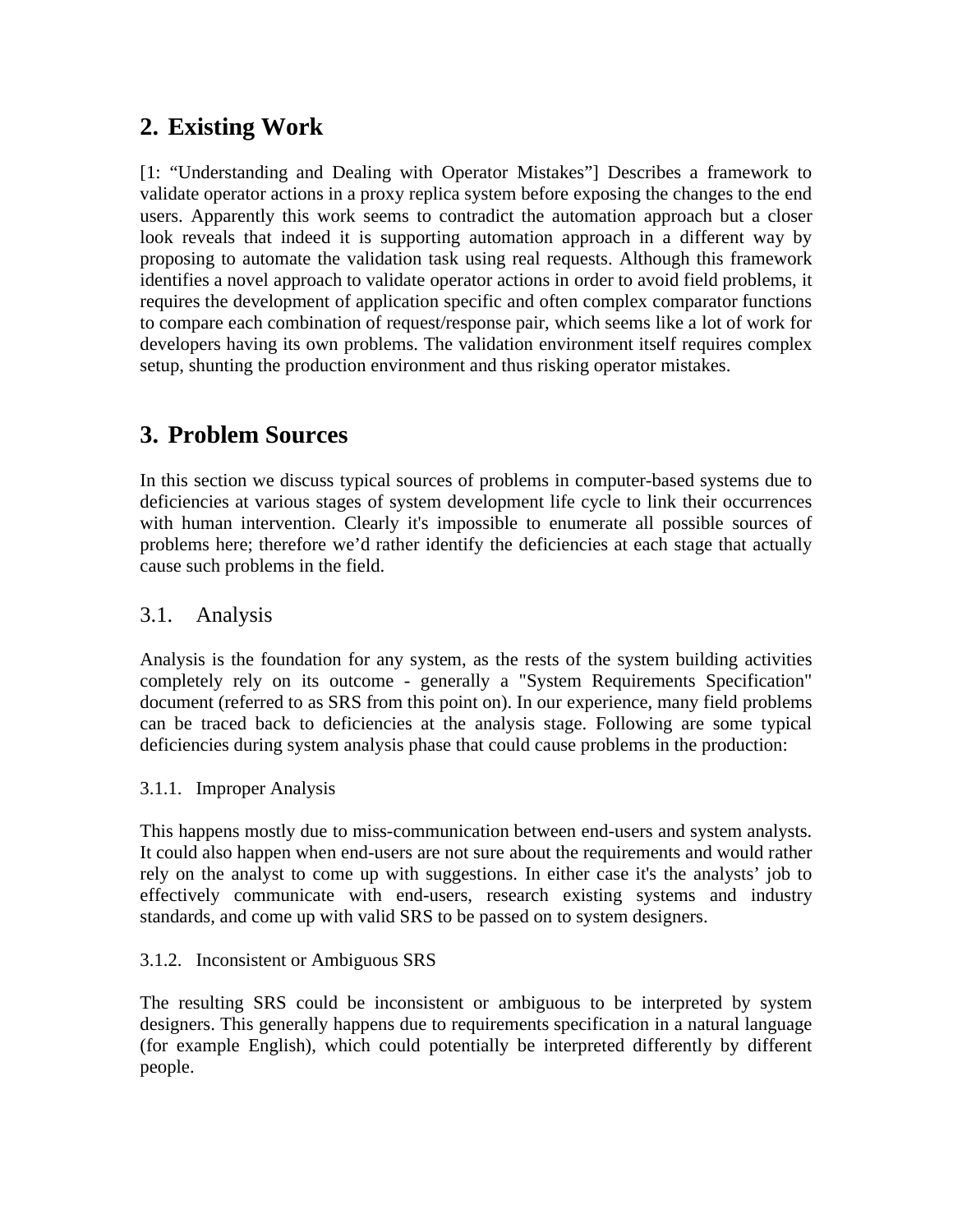#### 3.1.3. Improper Change Propagation

Unfortunately SRS keeps changing throughout SDLC due to incremental analysis and increasing understanding of requirements with time. This makes it more like a moving target for system designers to keep up with. Even an apparently simple change in specification could result in major changes in design and implementation. Many problems arise in production due to improper change propagation among various stages of SLDC. This happens mostly due to miss-communication among system analysts, designers and developers. It is also difficult for the analysts to ensure the integrity and consistency of the SRS after a change in the requirements.

## 3.2. Design

Design translates SRS into schematic representation of system architecture and behavior from a technical standpoint, generally resulting in a design document that is passed over to developers for implementation. An incorrect design results in an implementation that deviates from actual requirements, and if not caught during testing, causes problems in the field. Following are some typical deficiencies in the design phase that could subsequently translate into field problems.

#### 3.2.1. Incomplete or Obsolete Design

Designers may overlook some of the details in SRS or may not be able to keep up with frequently changing SRS resulting in an incomplete or obsolete design that does not really reflect the real requirements.

#### 3.2.2. Inconsistent or Ambiguous Design

A design itself may have internal inconsistencies (potentially carried over from inconsistencies in the SRS). For example a person may be allowed to hold dual citizenship at the application level but there is only one "country" field in the database against each person.

#### 3.2.3. Improper Approximations

Certain important modeling techniques (like Petri Nets, Stochastic and Markovian Modeling) are often intractable for human beings due to their complexity and combinatorial state-space explosion [7, 8]. In such cases designers use certain heuristics to cut the complexity and make the design manageable. Such approximations may not be valid in the actual system and could ultimately reflect as problems in the finished product.

#### 3.3. Implementation

Following are some typical deficiencies in the implementation phase that could subsequently cause problems in the field.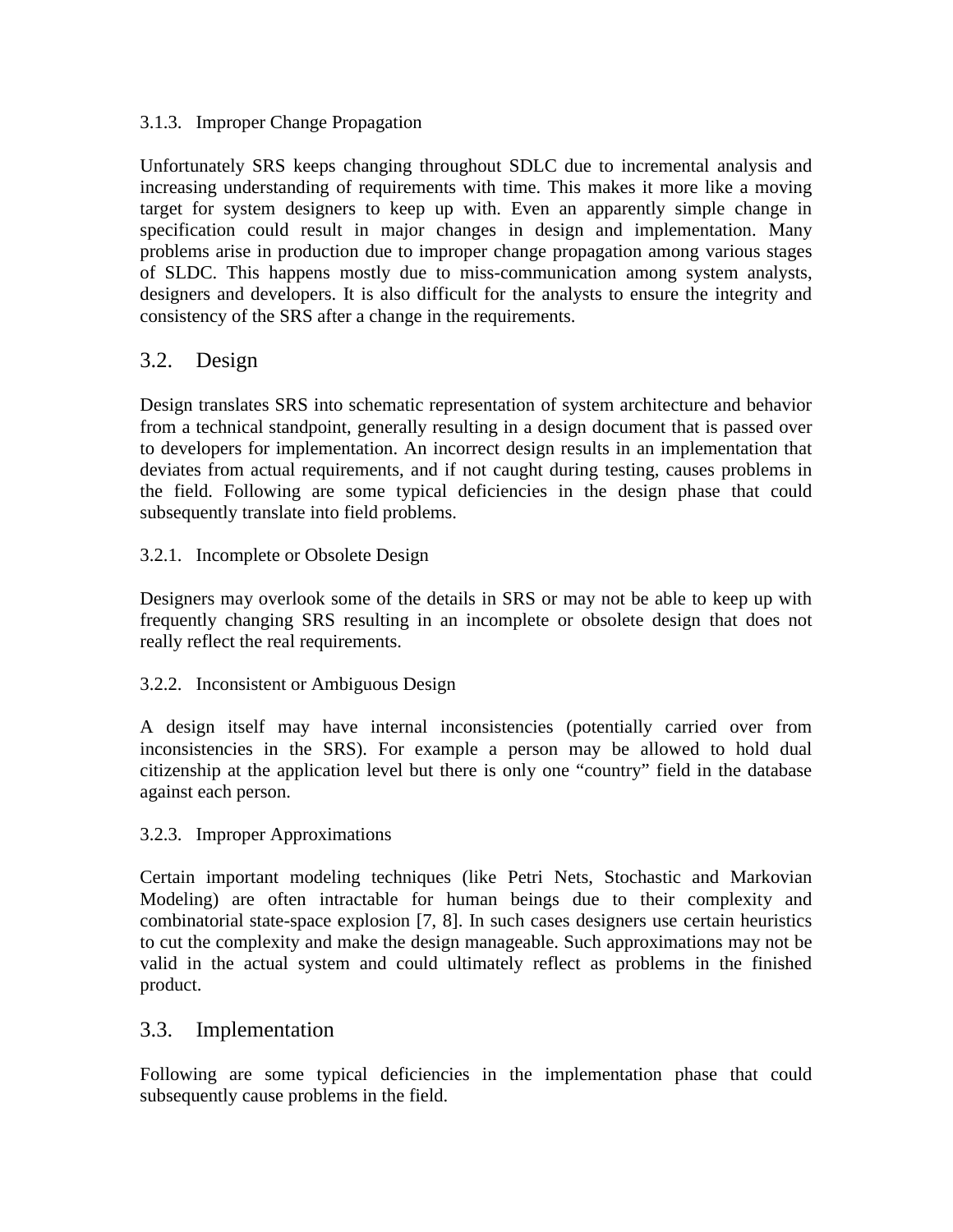#### 3.3.1. Improper Resource Usage

Resource miss-use is a common issue among developers, no matter what programming language they use. Every language allows to allocate memory, open sockets, open files, start threads left and right without bounds. This could slip through peer code reviews and limited testing but definitely blows up in the production environment. Manually going through thousands (even more in some cases) of lines of code, and keeping track of each and every resource usage is exponentially hard if not impossible for human code reviewers.

## 3.4. Testing

Any real world scenarios slipped though the testing phase could cause arbitrary problems in the field that were never reported in the test environment. Following are some typical deficiencies in the testing phase that could subsequently cause problems in the field.

#### 3.4.1. Incomplete, Inconsistent or Obsolete Test Plan

Test plans manually prepared from SRS are often subject to mistakes, overlooks, misinterpretations and inconsistencies. They can easily get obsolete because it's difficult to manually keep up with frequent changes in the SRS. As a result the finished system is never tested for certain requirements.

#### 3.4.2. Improper Feature Testing

Testers may not be able to test large number of combinatorial possibilities associated with certain features due to human limitations. For example a user interface takes 25 items of information from user and passes over to another component for processing. It is possible that certain invalid combinations of such information were not handled properly in the code. But such scenarios could slip through the test due to large number of possible combinations involved.

#### 3.4.3. Improper Load Testing

In our experience, very few systems are load tested until they start having load related problems in the field. Load is one of the major sources of problems in large-scale computer-based systems. That usually happens due to over-looked deficiencies at implementation, design or analysis stages. It's important to take load testing as an essential part of over all system testing, especially in load intensive applications.

## 3.5. Deployment

Following are some typical deficiencies in the deployment phase that could subsequently cause problems in the field.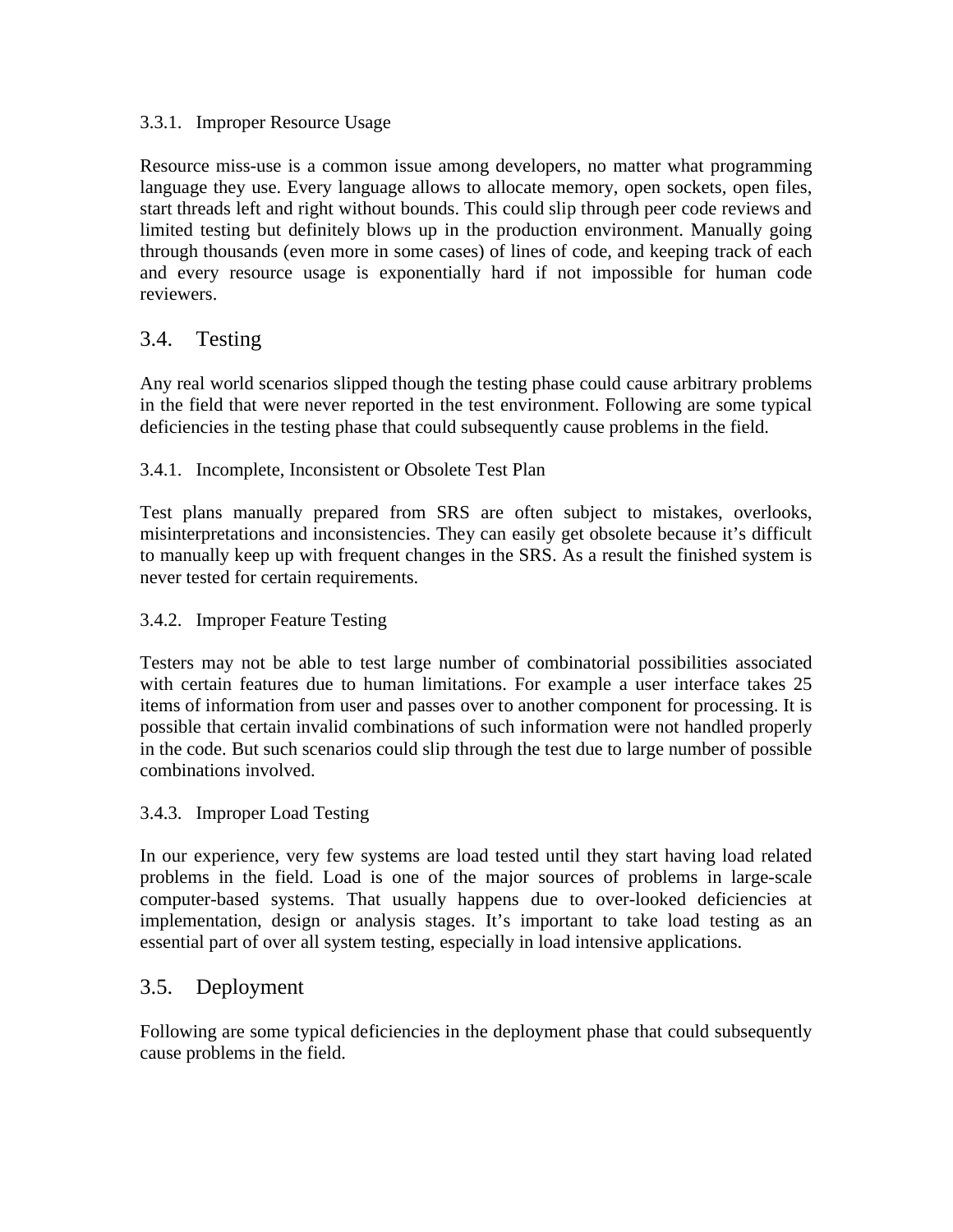#### 3.5.1. Improper Documentation

One important reason for operator mistakes is "improper documentation" (User Manual, Installation Guide etc). User documentation is often prepared based on introspection and not from general user perspective [11]. They tend to cover only simple operating scenarios with straightforward configurations. Rests of the complications are left for operators to deal with.

#### 3.5.2. Improper Deployment

Of course, development environment is different from that of testing and testing environment is different from that of production. These differences could range from topology to number of machines to IP addresses and so on. While feature and load testing could got well, it's still possible to jeopardize the system in the field during deployment. This could get more complicated in the absence of a rollback plan to handle potential failures.

#### 3.6. Operations

Previous studies have shown that a major source of problems in computer-based systems is: actions performed by operators [1, 2, 3, 5]. Operators are human beings and thus are subject to make mistakes, and unintentionally repeat them over and over again. Following is a list of typical deficiencies in the "operations" phase:

#### 3.6.1. Improper Operator Training

No matter how experienced operators are, a new system going into production is most likely new to them as well. Training materials and classrooms don't really interest operators (just like other human beings) due to general material coverage, which may be too naive for experts and too complex for novice operators [9].

#### 3.6.2. Improper Configuration

Configuration errors constitute a large number of failure cases in computer-based systems. Configurations could go wrong, even in the presence of well-defined procedures and lists of steps. Operators at every level (novice, intermediate, expert) make mistakes in even simple tasks [1, 2, 3, 5,].

#### 3.6.3. Improper Troubleshooting

Once a problem happens, usually operators are the first ones to know about it (after endusers). First they must have to identify the problem cause in order to fix it. Some visualization tools (like throughput, topology, user operations and CPU monitors) help to identify potential causes of the problem but they have to be manually scanned to discover and correlate abnormalities among components.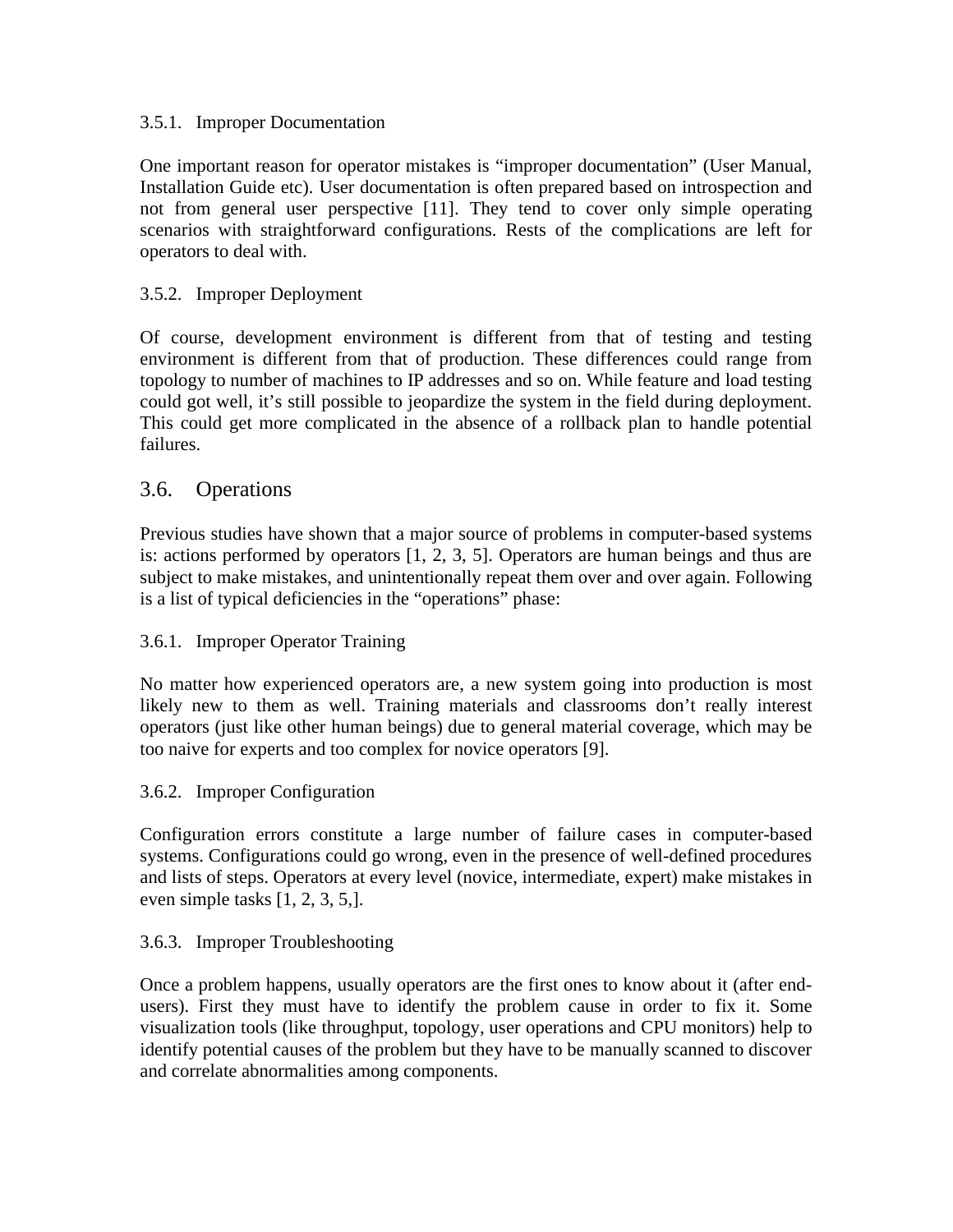## **4. How Could Automation Help?**

In this section we argue that automation does not only refer to "automatic configuration" but can be used effectively in every stage of system development life cycle to verify correctness, catch inconsistencies and monitor abnormalities in the system. We describe how could automation help in identifying and fixing the problem sources mentioned in section 3.

## 4.1. Machine Readable Specification

Recent work has shown that systems can be specified in terms of machine-readable (and possibly understandable) formats [12, 13]. Such a representation has following advantages:

- 1) It can automatically identify inconsistencies and ambiguities in the specification. This addresses "Inconsistent or Ambiguous Requirements Specification" [3.1.2].
- 2) It can automatically ensure consistency of the new document after changes, propagate such changes to the dependent documents (such as a test plan), notify related designers and keep track of change acknowledgements. This addresses "Improper Change Propagation" [3.1.3].
- 3) It can automatically be compiled into other useful (and machine-readable) documents (such as a Test Plan). This addresses "Incomplete, Inconsistent or Obsolete Test Plan " [3.4.1].

The main problem with this idea is: analysts are not necessarily familiar with complex machine-readable formats. A brilliant piece of work [12: Controlled Natural Language Can Replace First-Order Logic] attempts to address this problem with a subset of English language that can be used by analysts to specify system requirements. The proposed framework then internally converts such specifications into formal logic expressions in order to check for consistency and validity.

## 4.2. Machine Readable Design

Various CASE tools (for example Rational Rose, Auto CAD) are available to specify schematic designs for different components (hardware, software, database) of the system in machine-readable formats. Such a representation has following advantages:

- 1) It can automatically be checked for correctness and consistency. [12] Proposes such a framework for database design. This addresses "Inconsistent or Ambiguous Design" [3.2.2].
- 2) It can automatically generate robust code for well-known design patterns (such as singleton, queue, parser etc). Implementing such well understood design patterns from scratch would be like reinventing the wheel with the potential cost of testing and bug-fixing while a robust, well-tested code generator is readily available. Commonly available examples of such code generators are "Rational Rose" and "Borland Core::Architect". This addresses "Improper Resource Usage" [3.3.1].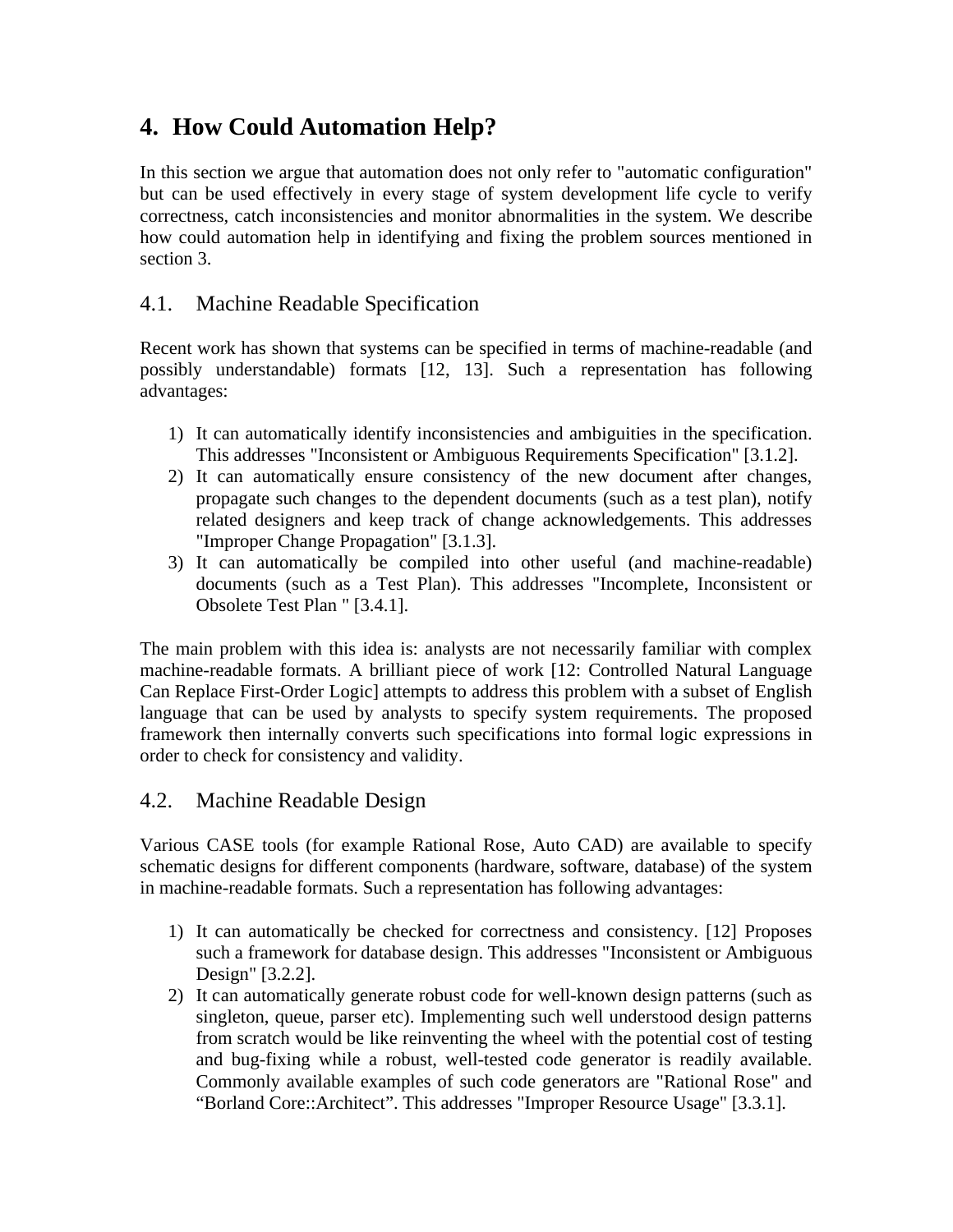## 4.3. Automatic Code Verification

Commonly available resource profiling tools (like CodeComplete, Purify, JProbe, AppPerfect etc) have proven to detect resource leaks in even complex and large code bases. This addresses "Improper Resource Usage" [3.3.1].

## 4.4. Automatic Feature Testing

Such automation is not limited to generating a test plan from specification but can also help carry out pre-defined sets of tests over and over again. "Win Runner", "AdventNet QEngine" and "Borland Core::Tester" are some examples of automatic testing tools where a test scenario can be recorded once and then replayed for any number of times, with any number of value combinations, in any order with other tests. If no such tools fit the requirements of the application in question then we recommend building customized tool(s) for this purpose. In our experience it's worth spending resources on such tools as they can be reused throughout the life of the application and for a bunch of other similar applications. Such automation reduces the chances of missing feature testing and thus reduces field problems. This addresses "Improper Feature Testing" [3.4.2].

## 4.5. Automatic Load Testing

"Load Runner" and "AdventNet QEngine" are some examples of commercially available tools that help in this regard. If no such tools fit the requirements of the application in question then we recommend building customized tool(s) for this purpose. In our experience it's worth spending resources on such tools as they can be reused throughout the life of the application (in every release for example) and for a bunch of other similar applications. In one industry application, we had to write special simulators after realizing that our testing environment was nowhere close to that of customer in terms of load. That actually helped solve a lot of problems in the system before rolling out the next release. This would not have been possible without creating a load test environment in house and the system would have be thrown out of customer premises for ever. This addresses "Improper Load Testing" [3.4.3].

## 4.6. Automatic Action Tracking

Keeping track of operator actions can have following advantages:

- 1) System could suggest things like "shutting off this component will reduce current throughput from x to y" rather than simply displaying "are you sure" type of messages.
- 2) Such logs could be used to analyze and fix problems caused by operator actions.
- 3) Such logs could be used to reduce operation over heads and futz an active area of research [10].
- 4) Such logs can be used to model human actions in certain environments [9, 10].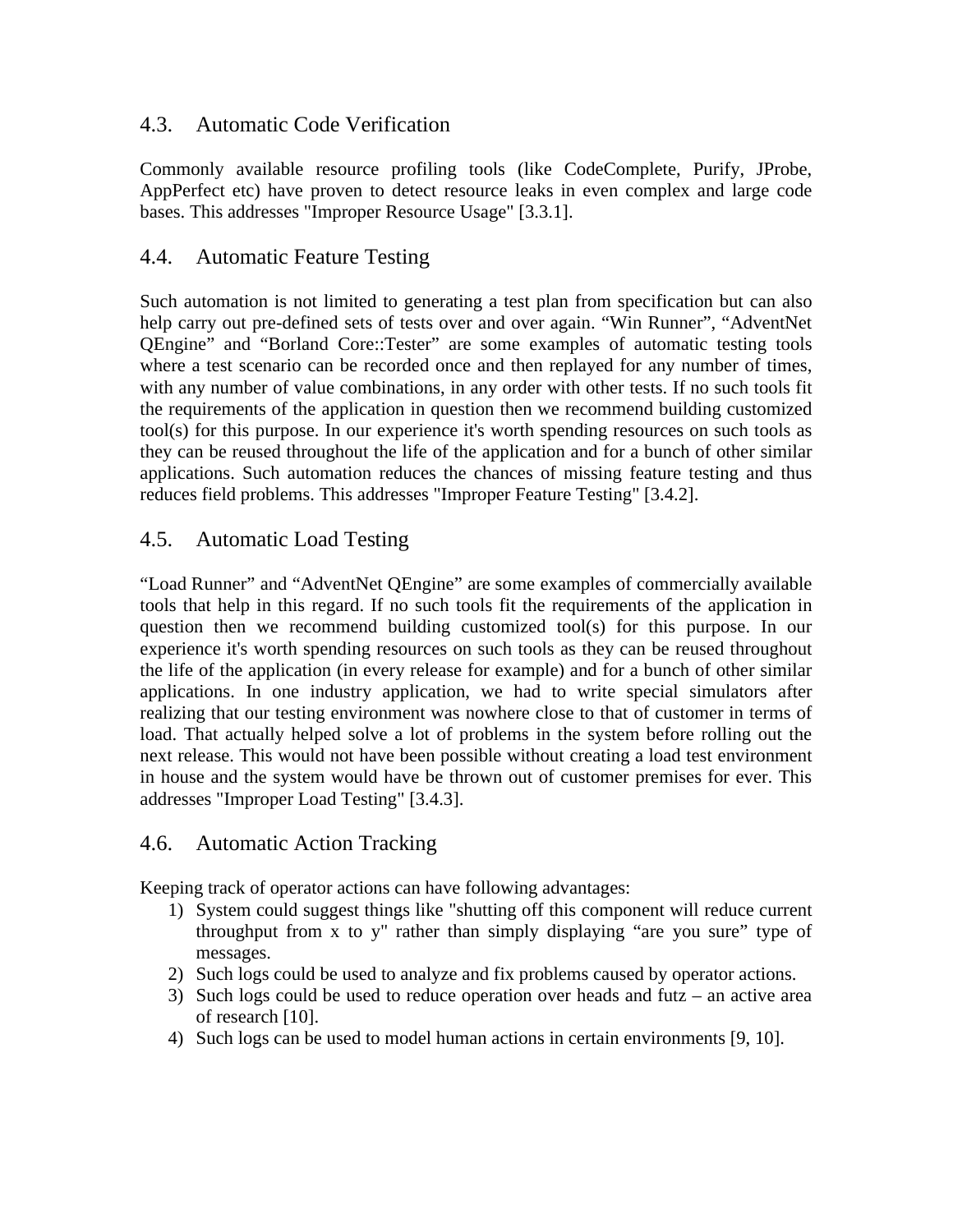## 4.7. Automatic Problem Discovery

Instead of having a bunch of operators sit in front of multiple terminals, monitoring various performance statistics (like throughput, CPU usage, memory usage, network etc), we can have tools to automatically do that for us with certain threshold bounds (or some other assertions) for every statistic on each component. Once a statistic goes out of the normal range an operator (or a recovery process) can be notified by the monitoring tool. Of course some complex scenarios could be detected as false positives or false negatives, which would have been processed more intelligently by human beings but on the other hand human beings would have missed some obvious cases too. This addresses "Improper Troubleshooting" [3.6.3].

[14: Writing Assertion Programs Using The A Language and Run-time] Proposes a framework for run-time, model-based verification using assertion agents in "A" language. Such external agents can be programmed to monitor multiple components of a system for various assertions based on the "correctness" definition of individual components in the system and their combinations.

## 4.8. Automatic Recovery

This is an active area of research. The idea is to automatically detect problems and take corrective actions to keep things going while leaving the cause of the problem to be investigated and fixed latter. This kind of recovery is common in large-scale systems dating back to Tandem Systems [2, 3] and recently in large-scale Internet services, such as Google [15]. This addresses "Improper Troubleshooting" [3.6.3].

"Symantec VERITAS" is a commercially available tool based on active replication and external component monitoring without changing the underlying application.

Another effort in this direction is [16: Software Rejuvenation] that proposes a cost effective strategy to periodically restart system components in order to avoid potential problems in the future.

## 4.9. Intelligent Operator Training

[9] Proposes "feedback based" automated training systems to provide intuitive learning for operators in personalized environment targeting to match individual operator's areas of improvement. This is an active area of research. This addresses "Improper Operator Training" [3.6.1].

Note that above described automation techniques do not help in the "Improper Analysis" [3.1.1], "Incomplete or Obsolete Design" [3.2.1] and " Improper Documentation" [3.5.1] cases, keeping them exclusively as human jobs - requiring effective communication, intelligent research and innovative insight into existing standards, none of which are a machine's characteristics (at least for now). Moral of the story - "Never send a machine for a man's job".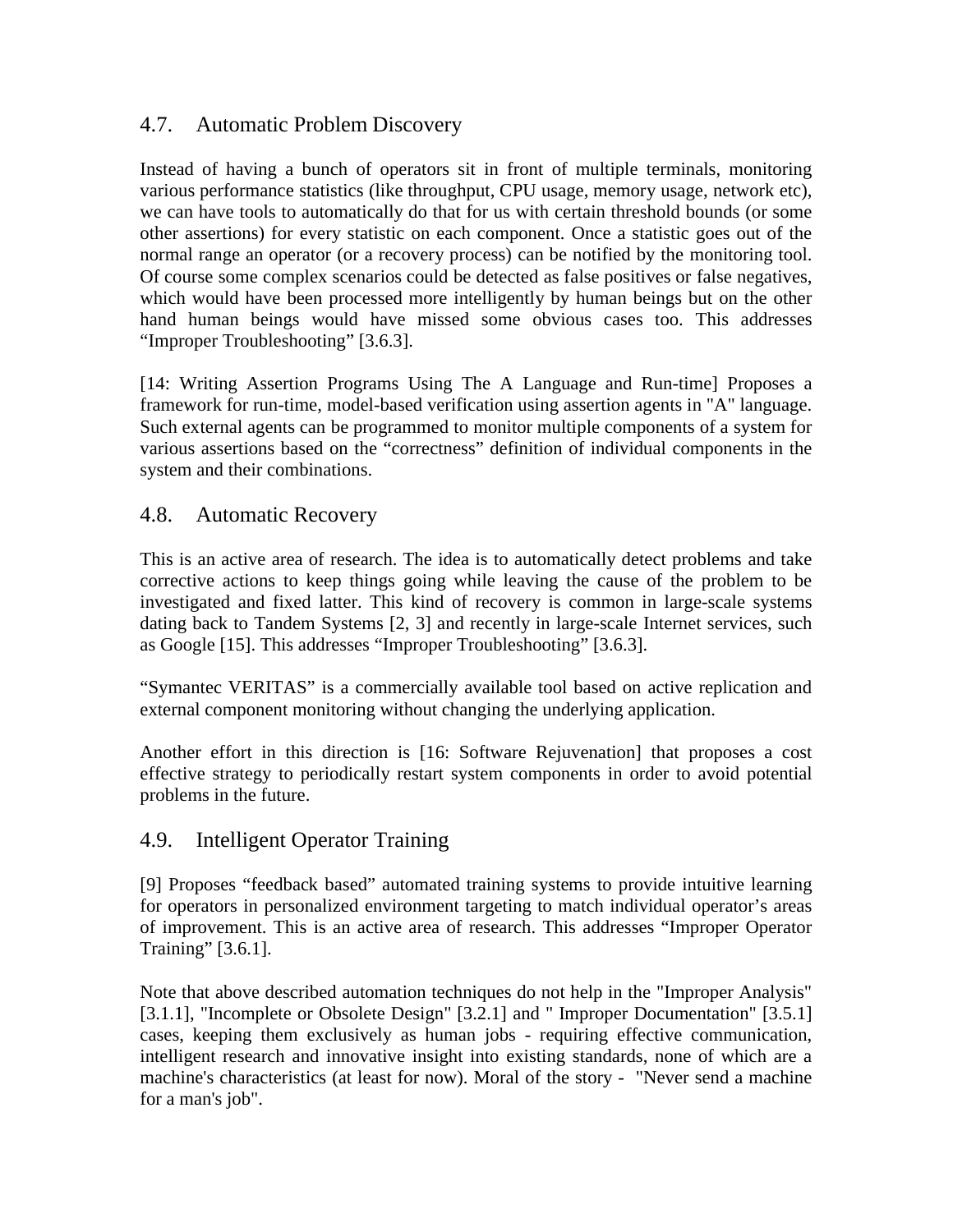## **5. Future Direction**

Above described techniques are just an introduction to a whole lot of automation techniques already developed and being researched in this field. Much more work needs to be done in this direction in order to realize computer-based systems with availability comparable to (for example) telephone systems today. Almost all of the automation techniques described above is active area of present and future research.

## **6. Objections Against Automation**

In this section we examine some major objections against automation along with our response.

*1) Any automation would also have to be designed and implemented by human beings, thus having their own problems, then how could automation help reduce problems in the target system? In other words automation has to be fault free in order to make the target system fault free - is that possible?* 

Our Response: That's a very good objection but we have a very simple counter argument - automation will definitely have it's own faults but they can be fixed with time while operators, testers and developers can not be fixed, they will continue to be faulty, even with proper training, procedures and experience!!! [2, 3].

*2) Such automation would make Operators totally unaware of the internals of the system and they won't be able to fix anything when automation itself fails. This is also referred to as "Automation Irony".*

Our Response: How about not providing operators any scripts at all and train them on the internals of each and every component, or let them figure out the correct configuration by themselves, or better yet just let them develop the system and set it up in the field on their own (BTW that's the model many companies seem to follow now a days - keep moving people from development to support in order to minimize MTTR). In our opinion that's not the way system development should work. Systems should be layered in a way that one layer need not worry about the internals of any other layers. Operators and developers are like two different, independent layers in a system, carrying out their respective jobs to the best of their abilities.

#### *3) Extensive automation will result in work force reduction.*

Our Response: Sigh!!!!! Unfortunately that's true for almost all advancements. In fact (ironically) that's a simple gauge to measure how successful your innovation is. On the other hand, a closer look will reveal that in fact that's what makes societies shift from every day mechanical work to highly intellectual innovations. You have to move on.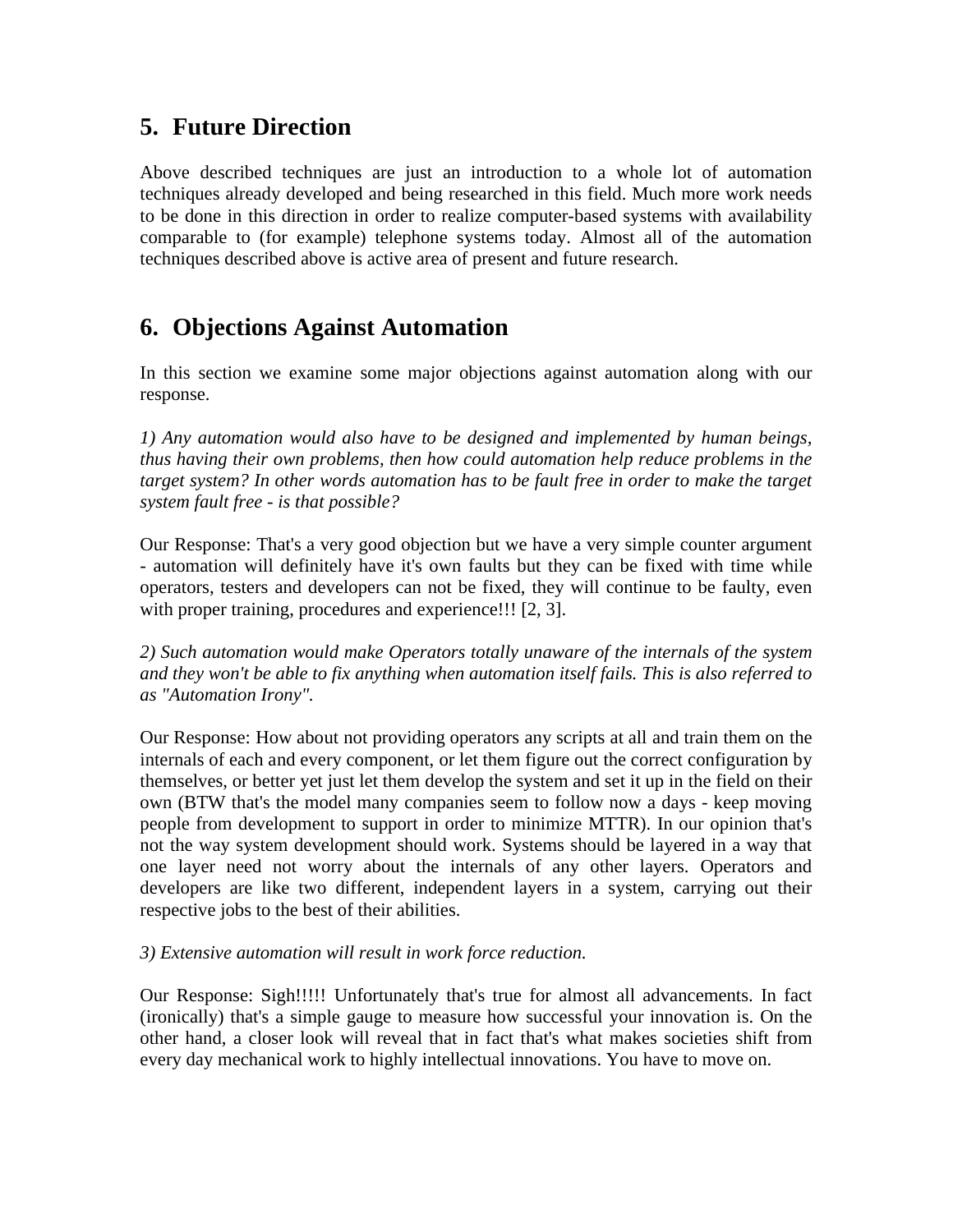## **7. Conclusion**

Automation can significantly reduce problems in computer-based systems, especially in lengthy, repetitive, boring, combinatorial and non-innovative tasks where human beings are likely to make more mistakes as compared to machines. Automation not only carries out long lists of mechanical steps efficiently but can also help verify the correctness of system components before they go into field, monitor components' health at run time, identify potential problems before they actually occur and analyze already occurred problems to identify the root cause. In other words, minimizing human intervention by introducing automation (where applicable) should result in significant decrease in system problems.

## **8. References**

- [1] Kiran Nagaraja, Fabio Oliveira, Ricardo Bianchini, Richard P. Martin, Thu D. Nguyen: Understanding and Dealing with Operator Mistakes in Internet Services
- [2] Jim Gray: Why Do Computers Stop and What Can Be Done About It?
- [3] Jim Gray: A Census of Tandem System Availability Between 1985 and 1990
- [4] Russell Kay: Quick Study, System Development Life Cycle, http://www.computerworld.com/developmenttopics/development/story/0,10801,71151,00.html
- [5] David Openheimer, Archana Ganapathi, David A. Patterson: Why do Internet Services fail, and what can be done about it?
- [6] Kiran Nagaraja, Xiaoyan Li, Ricardo Bianchini, Richard P. Martin, Thu D. Nguyen: Using Fault Injection and Modeling to Evaluate the Performability of Cluster-Based Services
- [7] John F. Meyer, William H. Sanders: Specification and Construction of Performability Models
- [8] Oliver C. Ibe, Richard C. Howe, Kishor S. Trivedi: Approximate Availability Analysis of VAX Cluster Systems
- [9] Christine M. Mitchell: Task-Analytic Models of Human Operators: Designing Operator-Machine Interaction
- [10] David A. Holland, William Josephson, Kostas Magoutis, Margo I. Seltzer, Christopher A. Stein: Research Issues in No-Futz Computing
- [11] Michael J. Albers: The Key for Effective Documentation: Answer the User's Real **Ouestion**